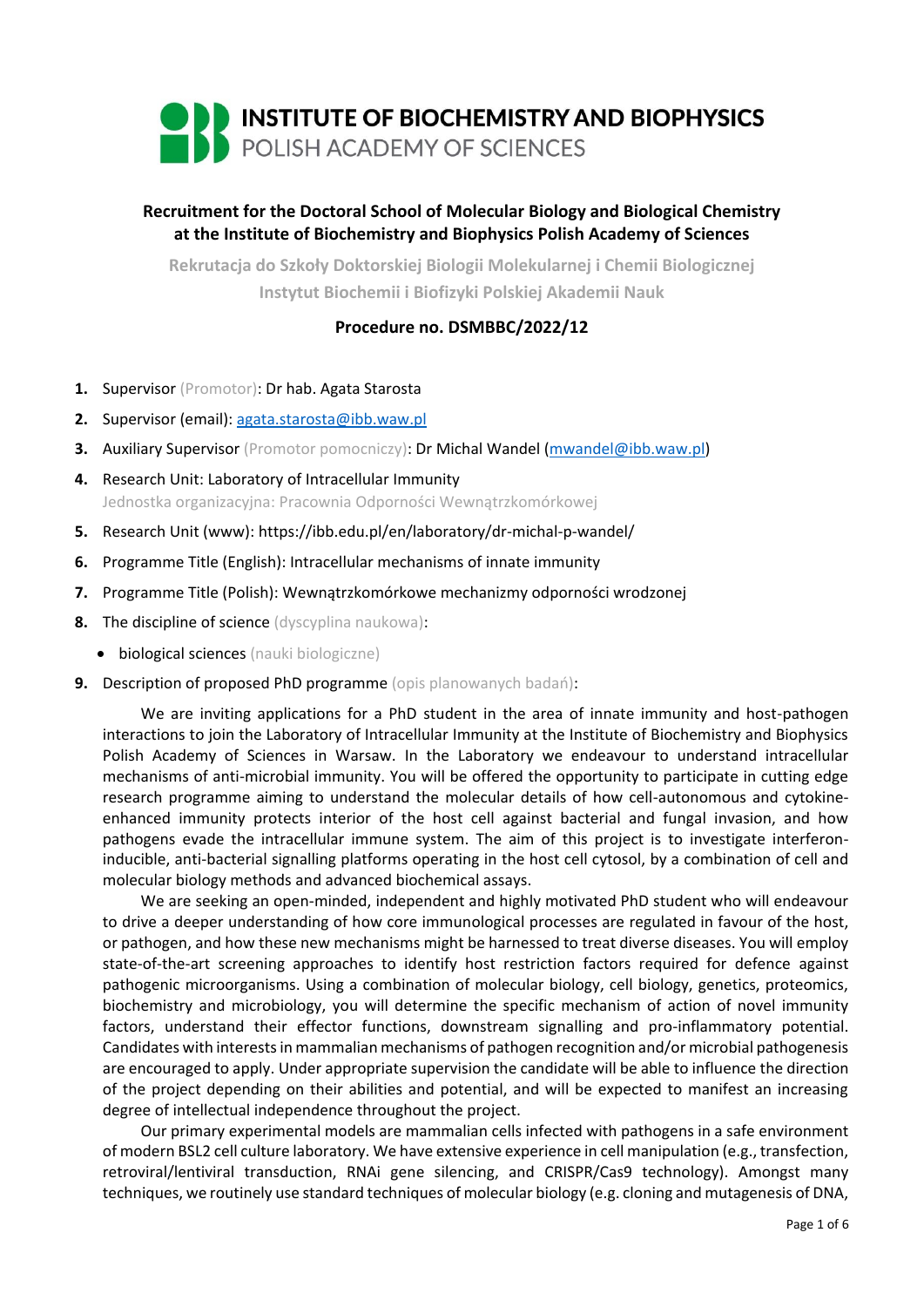large scale recombinant protein expression and purification from bacterial systems, Western blotting), and cell biology of infection (e.g. fluorescent microscopy).

The laboratory is led by Dr Michal Wandel, who for the previous 12 years carried out research in Cambridge, UK at the MRC Laboratory of Molecular Biology and University of Cambridge. The laboratory implements the scientific culture and research practices established in those world-leading institutes, is integrated into the EMBO Young Investigator Network (offering networking and development opportunities), and well-funded by NAWA, NCN (Polish science foundations) and EMBO. We strive for gender and diversity equality and welcome applications from all backgrounds.

- **10.** Literature references related to conducted/planned research (literatura związana z planowanymi badaniami):
	- Guanylate-binding proteins convert cytosolic bacteria into caspase-4 signaling platforms. **Wandel MP**#, Kim B-H, Park E-S, Boyle KB, Nayak K, Lagrange B, Herod A, Henry T, Zilbauer M, Rohde J, MacMicking JD, Randow F# (#corresponding authors). **Nature Immunology**. 2020. doi: 10.1038/s41590-020-0697-2.
	- GBPs Inhibit Motility of Shigella flexneri but Are Targeted for Degradation by the Bacterial Ubiquitin Ligase IpaH9.8. **Wandel MP**\*, Pathe C\*, Werner EI, Ellison CJ, Boyle KB, von der Malsburg A, Rohde J, Randow F (\*equal contribution). **Cell Host and Microbe**. 2017. doi: 10.1016/j.chom.2017.09.007.
	- Galectin 8 targets damaged vesicles for autophagy to defend cells against bacterial invasion. Thurston TLM, **Wandel MP**, Muhlinen Von N, Foeglein Á, and Randow F. **Nature**. 2012. doi: 10.1038/nature10744.
- 11. Requirements for the candidate (wymagania):
- **a)** hold a degree of Master of Science [*Magister*], Master of Engineering [*Magister Inżynier*], medical doctor or equivalent in the field of: exact sciences, natural sciences, medical sciences or related disciplines, granted by a Polish or foreign university; a person who does not possess the qualifications described above may take part in the competition, but must obtain the qualifications in question and provide the relevant documents before the start of the programme at the Doctoral School (i.e., October 1, 2022);

posiadanie tytułu zawodowego magistra, magistra inżyniera, lekarza lub innego równorzędnego na polskiej lub zagranicznej uczelni w dziedzinie: nauk ścisłych, przyrodniczych, medycznych lub pokrewnych; w naborze może wziąć udział osoba nieposiadająca kwalifikacji opisanych w zdaniu poprzedzającym, jednak musi je uzyskać i stosowne dokumenty dostarczyć przed rozpoczęciem kształcenia w Szkole Doktorskiej (tj. przed 1 października 2022 r.)

**b)** a solid knowledge and familiarity with laboratory techniques in either molecular biology, biochemistry, immunology, cell biology, microbiology or a related life science discipline;

solidna wiedza i znajomość technik laboratoryjnych z zakresu biologii molekularnej, biochemii, immunologii, biologii komórki, mikrobiologii lub pokrewnej dyscypliny nauk przyrodniczych;

**c)** demonstrated scientific productivity (ideally having published at least once in an international, peerreviewed journal);

wykazanie się produktywnością naukową (najlepiej opublikowaniu co najmniej raz w międzynarodowym, recenzowanym czasopiśmie);

**d)** research experience in either fungal biology, intracellular signalling, high-throughput assays or proteomics, is a strong advantage;

doświadczenie badawcze w dziedzinie biologii grzybów, sygnalizacji wewnątrzkomórkowej, technik wysokoprzepustowych lub proteomiki jest dużym atutem;

**e)** We seek candidates with scientific curiosity and creativity, motivation and passion for science and experimental work, and excellent oral and written communication skills in English. Independent and analytical thinking, structured work organization, and a good team spirit are expected. The ideal candidate has the ability to formulate testable hypotheses to provide insight on complex biological problems,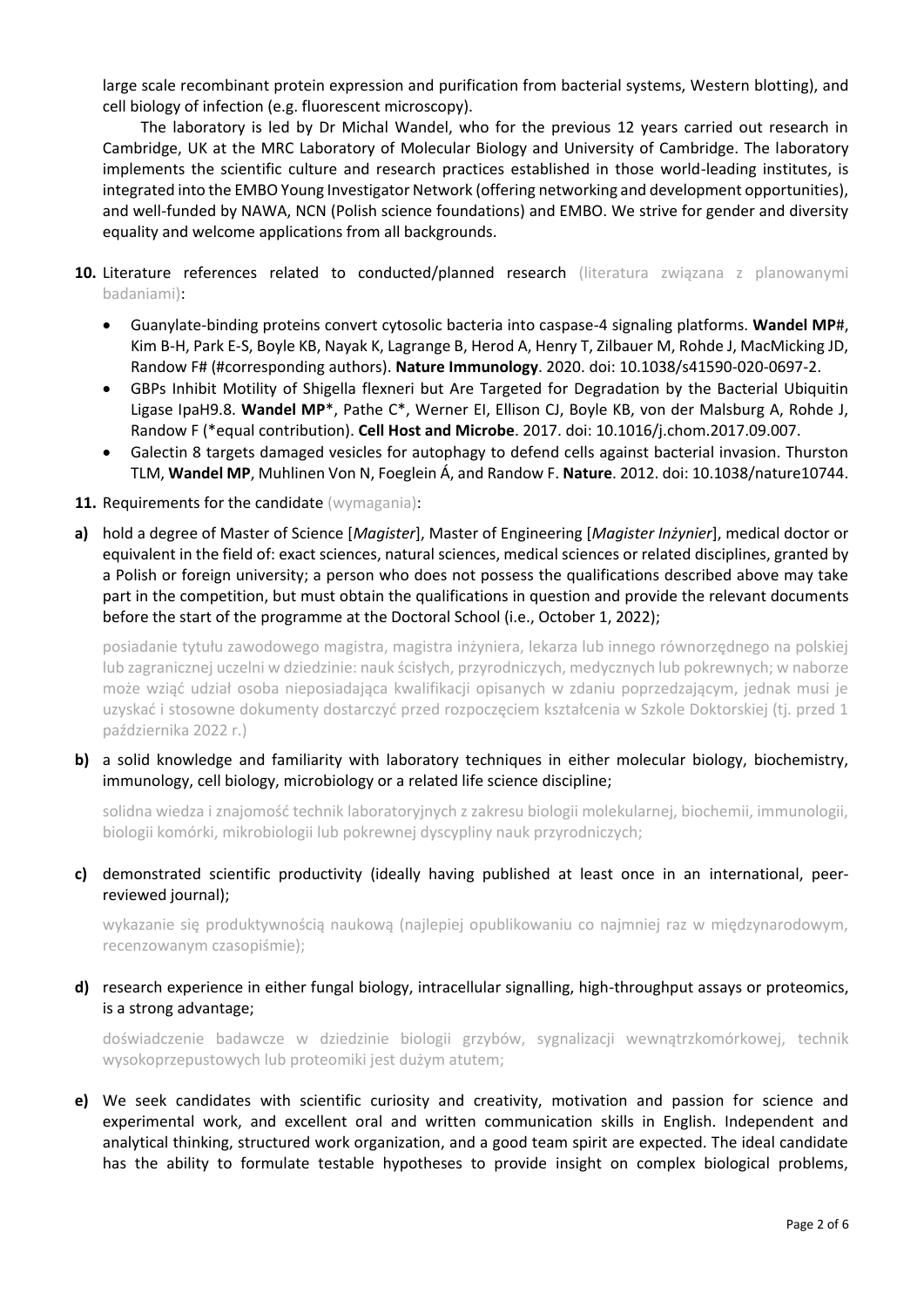## understands good experimental design and proper data interpretation, as well as has strong presentation skills (ideally having presented on at least one international conference).;

Poszukujemy kandydatów z ciekawością naukową i kreatywnością, motywacją i pasją do nauki i pracy eksperymentalnej oraz doskonałymi umiejętnościami komunikacji ustnej i pisemnej w języku angielskim. Oczekuje się niezależnego i analitycznego myślenia, zorganizowanej organizacji pracy i dobrego ducha zespołowego. Idealny kandydat ma umiejętność formułowania testowalnych hipotez zapewniających wgląd w złożone problemy biologiczne, rozumie dobry projekt eksperymentu i właściwą interpretację danych, a także ma silne umiejętności prezentacji (najlepiej prezentując na co najmniej jednej międzynarodowej konferencji).;

### **f)** previous success in funding applications, mobility and research experience abroad is an advantage.

wcześniejsze sukcesy we wnioskach o dofinansowanie, mobilność i doświadczenie badawcze za granicą jest dużym atutem.

## 12. Scholarship amount (net): 3300-3400 PLN for 1<sup>st</sup> and 2<sup>nd</sup> year, 3900-4000 PLN for 3<sup>rd</sup>, and 3500 PLN for 4<sup>th</sup> year.

Wysokość stypendium (netto): 3300-3400 PLN na pierwszym i drugim roku, 3900-4000 PLN na trzecim i 3500 PLN na czwartym roku.

#### **13.** Number of positions available: 1

Liczba dostępnych miejsc: 1

### **14.** Deadline for submission of documents: **from 1 st to 19th June 2022**

Termin rozpoczęcia i zakończenia przyjmowania dokumentów: **od 1 do 19 czerwca 2022 r.**

**15.** Selected candidates will be invited for **the interview** that **will take place from 5 th to 6 th July 2022** (the exact date will be given in the invitation).

Wybrani kandydaci zostaną zaproszeni na rozmowę kwalifikacyjną, która odbędzie się w terminie **od 5 do 6 lipca 2022 r** (dokładny termin zostanie przekazany w zaproszeniu na rozmowę).

### **16.** The recruitment procedure will be completed until **15th July 2022 latest**.

Termin rozstrzygnięcia konkursu najpóźniej **15 lipca 2022 r.**

#### **17.** Required documents:

**a)** an application for admission to the Doctoral School, together with consent to the processing of personal data for the recruitment procedure and a statement on familiarising oneself with recruitment rules and conditions; [\(link to the form\)](https://ibb.edu.pl/app/uploads/2022/05/application-form_doctoralschool_ibb-pas.docx)

podanie o przyjęcie do Szkoły Doktorskiej wraz ze zgodą na przetwarzanie danych osobowych na potrzeby postępowania rekrutacyjnego oraz oświadczeniem o zapoznaniu się z zasadami i warunkami rekrutacji; ([odnośnik do formularza](https://ibb.edu.pl/app/uploads/2022/05/application-form_doctoralschool_ibb-pas.docx))

#### **b)** a copy of the diploma from a university or the candidate's statement on the estimated graduation date;

odpis dyplomu ukończenia uczelni wyższej lub oświadczenie kandydata o przewidywanym zakończeniu studiów;

**c)** a scientific curriculum vitae including information on the candidate's participation in scientific projects and other related activities, such as publications, involvement in science club, participation in academic conferences with an oral or poster presentation, national and international internships, prizes and awards, participation in grants, popularization of science, voluntary work;

życiorys naukowy zawierający informacje o udziale kandydata w projektach naukowych i innych aktywnościach związanych z działalnością naukową taką jak: publikacje, prace w kołach naukowych, udział w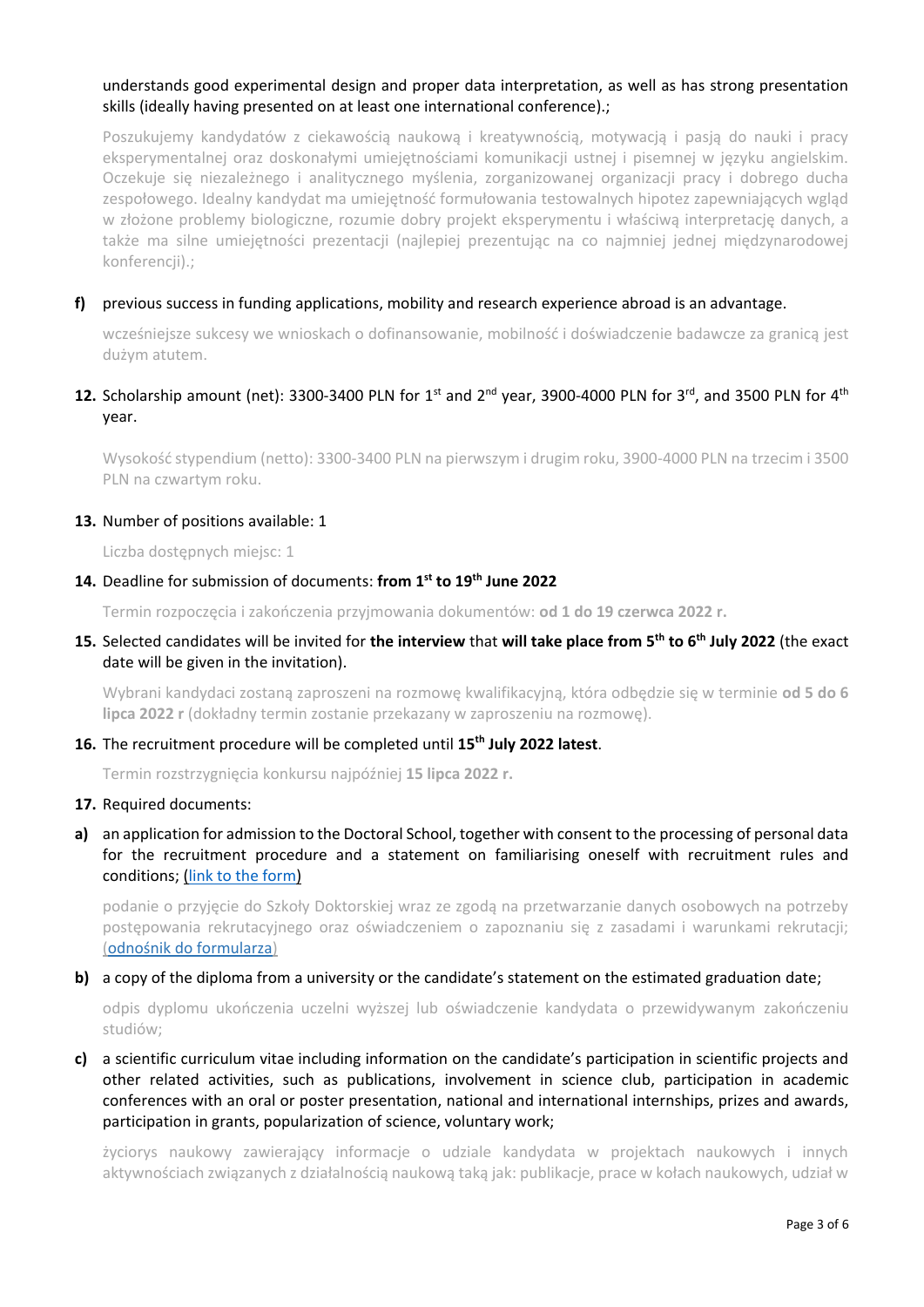konferencjach naukowych z referatem, posterem, staże krajowe i zagraniczne, nagrody i wyróżnienia, udział w grantach, popularyzacji nauki, wolontariacie;

**d)** a list of completed university courses with marks;

wykaz ukończonych kursów uniwersyteckich wraz z ocenami;

### **e)** a motivation letter;

list motywacyjny;

**f)** contact details to at least one academic adviser or academic staff member holding at least a doctor's degree, who has agreed to give an opinion on the applicant. The opinion should not be attached to the application;

dane kontaktowe do co najmniej jednego dotychczasowego opiekuna naukowego lub innego pracownika naukowego ze stopniem co najmniej doktora, który zgodził się wcześniej wydać opinię na temat kandydata. Opinii nie należy załączać do aplikacji;

**g)** in the case of having a disability certificate or a certificate on the degree of disability, or a certificate referred to in Article 5 and Article 62 of the Act of 27 August 1997 on Vocational and Social Rehabilitation and Employment of Persons with Disabilities – a statement of holding such certificate;

w przypadku posiadania orzeczenia o niepełnosprawności lub orzeczenia o stopniu niepełnosprawności albo orzeczenia, o którym mowa w art. 5 oraz art. 62 ustawy z dnia 27 sierpnia 1997 r. o rehabilitacji zawodowej i społecznej oraz zatrudnianiu osób niepełnosprawnych – oświadczenie o jego posiadaniu;

**h)** candidates holding a diploma of completing studies abroad shall additionally attach a certified translation of the diploma, including the supplement, into Polish or English, unless the diploma or an official copy thereof, including the supplement, has been issued in English.

kandydat legitymujący się dyplomem ukończenia studiów za granicą składa dodatkowo poświadczone tłumaczenie dyplomu, wraz z suplementem, na język polski lub angielski, chyba, że dyplom lub jego oficjalny odpis, wraz z suplementem, został wydany w języku angielskim;

- **18.** Language of documents (język dokumentów):
	- English (angielski)

**19.** How to apply (jak złożyć aplikację):

• Use the Application form for admission to the Doctoral School [\(link to the form\)](https://ibb.edu.pl/app/uploads/2022/05/application-form_doctoralschool_ibb-pas.docx)

Użyj formularza Podania o przyjęcie do Szkoły Doktorskiej ([odnośnik do formularza](https://ibb.edu.pl/app/uploads/2022/05/application-form_doctoralschool_ibb-pas.docx))

• Merge all required documents as a single pdf file

Połącz wszystkie dokumenty w jeden plik formatu pdf

• Send this file as an attachment to [PhDschool-recruitment@ibb.waw.pl](mailto:PhDschool-recruitment@ibb.waw.pl) **or** post documents to

Doctoral School (room 41) Institute of Biochemistry and Biophysics Polish Academy of Sciences Pawinskiego 5a 02-106 Warszawa Poland

Wyślij plik pdf na adres [PhDschool-recruitment@ibb.waw.pl](mailto:PhDschool-recruitment@ibb.waw.pl) lub prześlij dokumenty na adres:

Szkoła Doktorska (pokój 41) Instytut Biochemii i Biofizyki Polska Akademia Nauk ul. Pawińskiego 5a 02-106 Warszawa Polska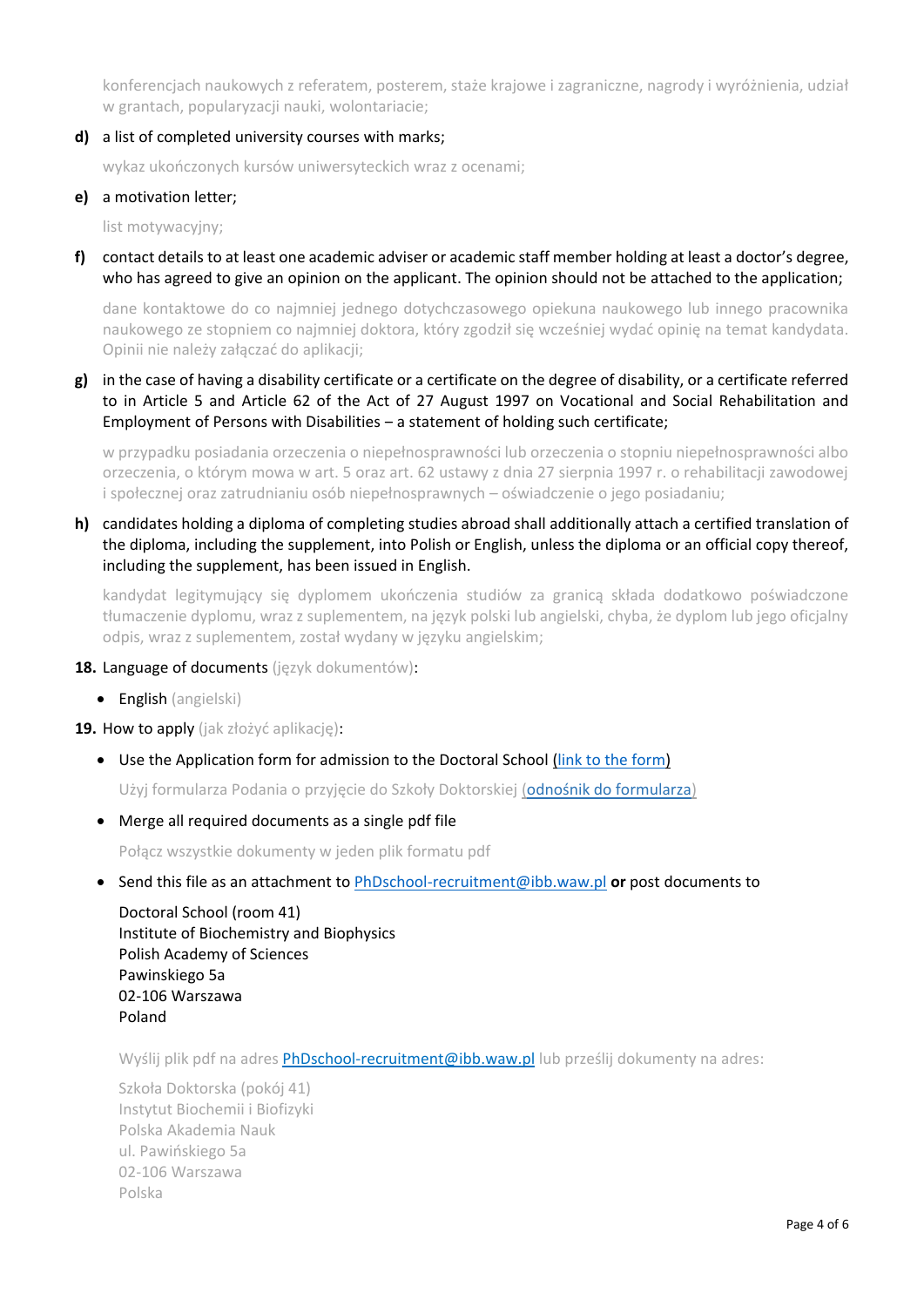• Include "**Procedure no. DSMBBC/2022/12**" and your first and last name as the subject of the e-mail

W tytule wiadomości e-mail umieść "**Procedure no. DSMBBC/2022/12"** oraz Twoje imię i nazwisko.

• The application must contain all documents described in section 17

Aplikacja musi zawierać wszystkie dokumenty opisane w punkcie 17

- **20.** The recruitment process consists of two stages:
- **a)** selection of candidates by the Committee based on their previous achievements and academic performance presented in the documents submitted; for each position no more than 4 applicants who have achieved the highest scores, but no less than 60% of the maximum points, shall be qualified for the next stage;
- **b)** an interview conducted by the Committee including in particular:
	- a presentation delivered by the candidate containing the outcomes of his/her research (a Master's thesis or other research work carried out by the candidate); the presentation must not last longer than 10 minutes;
	- questions asked by the members of the Committee related to the presented project, the methods used and interpretation of the results obtained;
	- questions asked by the members of the Committee related to the proposed PhD programme described in the recruitment announcement;
	- questions related to the candidate's motivation for scientific work.

Rekrutacja składa się z dwóch etapów:

- **a)** selekcji kandydatów przez Komisję na podstawie dotychczasowych osiągnięć i wyników w nauce przedstawionych w złożonych dokumentach; dla każdego oferowanego miejsca do kolejnego etapu zakwalifikowane zostaną nie więcej niż 4 osoby, które uzyskały najlepszą ocenę, nie mniejszą jednak niż 60% maksymalnej liczby punktów.
- **b)** rozmowy kwalifikacyjnej z Komisją, która obejmuje:
	- prezentację podczas której kandydat przedstawia wyniki swoich badań (pracy magisterskiej lub innej pracy badawczej wykonanej przez kandydata); prezentacja może trwać nie dłużej niż 10 minut;
	- zadanie pytań przez członków Komisji sprawdzających znajomości tematyki przedstawionej przez kandydata, stosowanych przez niego metod oraz umiejętności interpretacji uzyskanych wyników;
	- zadanie pytań przez członków Komisji sprawdzających znajomość tematyki wymienionej w ogłoszeniu o rekrutacji (proponowanym programie badawczym);
	- poznanie motywacji kandydata do pracy naukowej.
- **21.** Language of interview (język rozmowy kwalifikacyjnej):
	- English (angielski)

## **22.** Criteria for evaluation of candidates:

- **a)** Stage One
	- learning outcomes (a scale of the evaluation:  $0.0 6.0$  points);
	- participation in a scientific project or an academic conference (a poster or oral presentation) (a scale of the evaluation:  $0.0 - 1.0$  points);
	- co-authorship of a research paper (depending on the role in the publication) (a scale of the evaluation: 0.0  $-1.0$  points);
	- involvement in science club (a scale of the evaluation: 0.0 or 0.5 points);
	- other achievements, e.g., awards, honors, scholarships, domestic and foreign internships, voluntary work, popularization of science (a scale of the evaluation:  $0.0 - 1.5$  points).